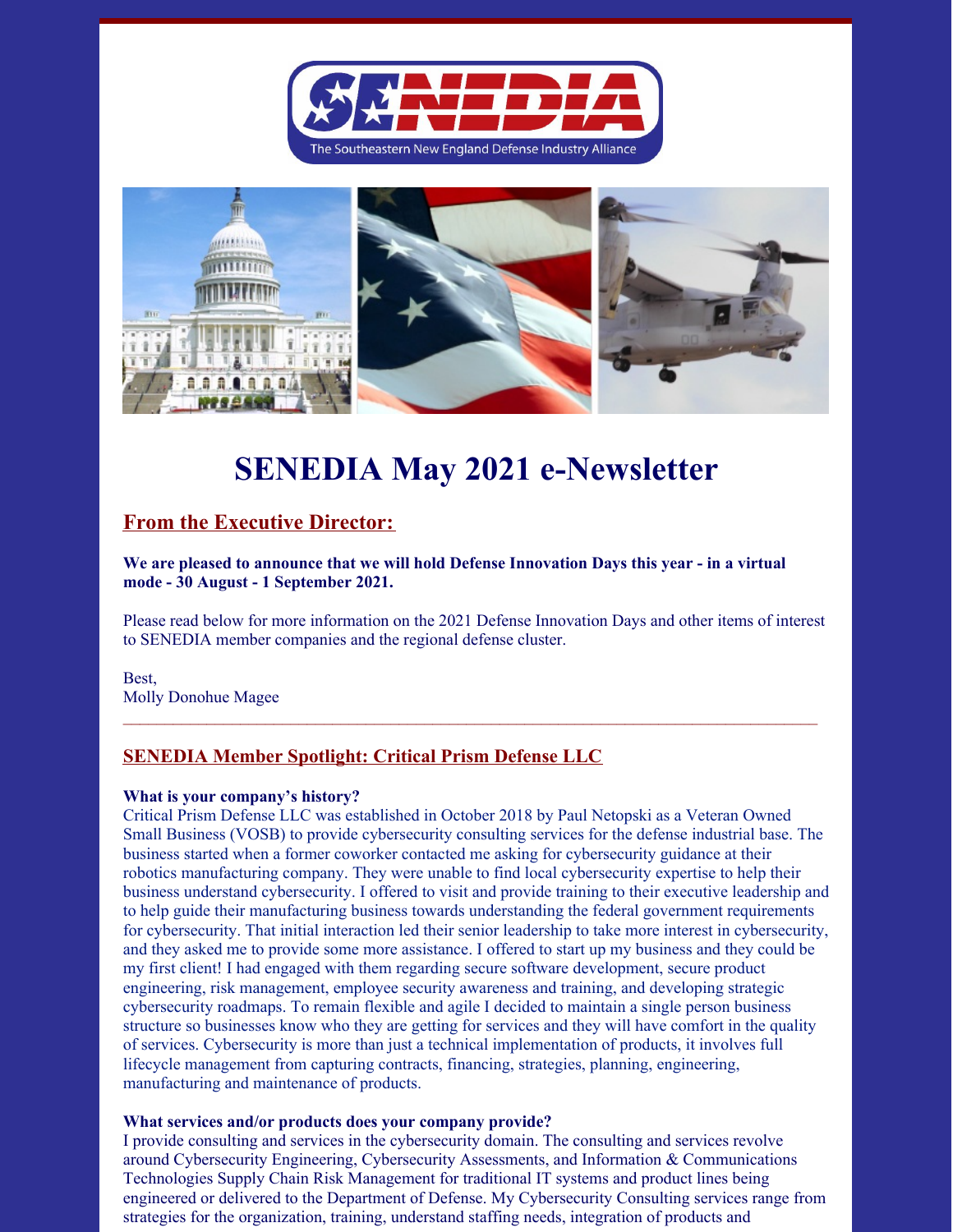matchmaking between service providers and the client. I do have agreements to provide some software products as a reseller that assist in solving some of the common challenges for small business.

#### **Why do you consider membership in SENEDIA valuable?**

I heard about SENEDIA through another business and they had mentioned that they had obtained many of their employees through that relationship because of the internship programs offered. When I looked into SENEDIA more, they had a lot to offer for businesses in the defense industrial base to include networking, maritime cybersecurity, undersea technology, jobs, veteran placement programs and much more. I thought this would provide me an opportunity to give back to the profession and industry while also allowing me to hopefully grow my business. One of my clients at that time was performing quite a bit of work specific to undersea warfare, which I thought would assist with me providing a matchmaking opportunity as well.

#### **If a company wants to do business with yours, whom should they contact?**

Myself, Paul Netopski, Paul.Netopski@criticalprismdefense.com, 833-33PRISM (business), 413-209- 0682 (cell), https://criticalprismdefense.com

# **2021/2022 SENEDIA STEM Scholarships Awarded**

SENEDIA is pleased to announce the recipients of the 2021/2022 SENEDIA STEM Scholarships:

**Maxim Veilleux**, University of Connecticut, who is majoring in mechanical engineering with a minor in engineering management

**Morgan Watson**, Worcester Polytechnic Institute, who is majoring in chemical engineering **Clare Laroche**, University of Rhode Island, who is majoring in ocean engineering with a minor in mathematics, sustainability

Each scholarship recipient will receive a \$1500 award. Their academic achievements, essays, and recommendations along with their honors, volunteer work and extracurricular activities were the factors that elevated their submissions amongst a very competitive pool of applicants.

Pursuing studies related to Science, Technology, Engineering and Mathematics (STEM) are the backbone of the skills and experiences that are important elements in supporting the future national security and defense sector workforce.

We thank all the candidates for their submissions and congratulate the 2021/2022 SENEDIA STEM Scholarship awardees!

# **SENEDIA Tech Talks**

**SENEDIA Tech Talk: Insights on the Cybersecurity and Infrastructure Security Agency (CISA)** - On 18 May 2021, Mike Tetreault, the Cybersecurity Advisor (CSA) for Rhode Island (Region 1), within the Integrated Operations Division, Cybersecurity & Infrastructure Security Agency (CISA) of the Department of Homeland Security (DHS), gave insights on Cybersecurity and the support CISA can provide. His presentation can be found here.

**Save the Date - 15 June 2021 0900 - SENEDIA Tech Talk: Data Rights—The Basics and the La**t**est.** Our SENEDIA member company, Crowell & Moring, will discuss intellectual property considerations in government contracting. When navigating this regulatory landscape, contractors must understand how rights are generally allocated between the government and the contractor, how to avoid common mistakes, and how alternative acquisition agreements (such as Other Transaction agreements) might impact a company's approach to preserving the value of its intellectual property. More information soon.

# **Save the Date - 2021 Defense Innovation Days**

**Defense Innovation Days 2021 will be held this year in a virtual format.**

Our focus will be "A National Conversation…" The conversations will be focused on key issues facing defense.